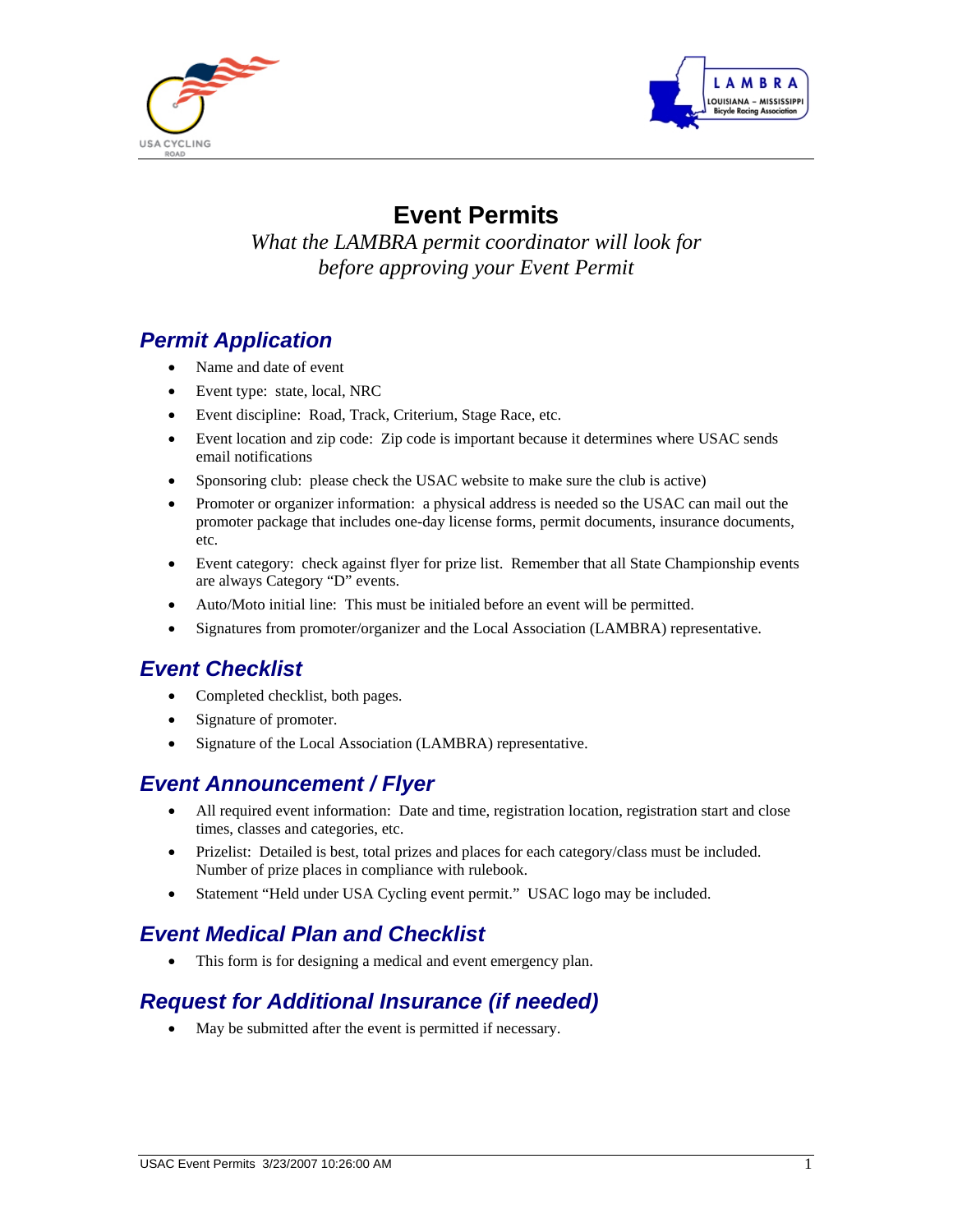



# *Auto/Moto Insurance (if needed)*

• Can be submitted after event is permitted but at least seven days before the start of the event. This is so the motor vehicle reports can be run.

# *Who is Responsible for What?*

- The promoter/organizer sends the application directly to the Local Association (LAMBRA permit coordinator) if the permit application is done on paper. If the permit application is done online via the USAC website, the LAMBRA permit coordinator receives notification and access to the documents for approval.
- When LAMBRA sends the permit application to USA Cycling, all of the above must be included in order for the permit to be issued. If an incomplete permit is received by USAC, the LAMBRA permit coordinator is responsible for obtaining the needed forms from the promoter.
- If an event permit application is send by the promoter directly to USAC, it must be faxed or scanned and sent to the LAMBRA permit coordinator. If the permit application is complete, LAMBRA must approve it before the permit will be issued by USA Cycling. If the permit application is not complete, USA Cycling communicates with the LAMBRA coordinator, who must then get the appropriate missing materials from the promoter and send them to USA Cycling.
- The online permitting process is much the same flow as the paper permitting process. The sponsoring club needs to be active and not "pended" for any reason before the permit process can begin.

### *Who Can Submit Permit Applications Online?*

- Promoters or organizers need to be listed as a "Club Contact" in order to have the ability to submit online permit applications.
- Club officers can list a designated Organizer/Promoter by going to their "Manage USA Cycling Clubs" links. The person designated must have an "account" at USAC, which typically means that he must have an active USAC license. However, accounts may be set up on request for event promoters or organizers who do not have USAC licenses.
- Once listed, the person with online event permitting capability will see something like the following when he logs onto his personal "My USA Cycling" page:

#### **Roles for Randall Legeai:** Local Administrator **Your USA Cycling Roles allow you to:**

- [Manage USA Cycling Clubs](https://www.usacycling.org/myusac/index.php?pagename=editclub)
- [Event Permits](https://www.usacycling.org/myusac/index.php?pagename=eventpermit)
- The organizer/promoter can then click on the link "event permits" to begin the application. He will then be prompted through the permit application screens. All of the same information is needed to permit an event online that is needed to do so on paper. The only difference is that the signatures are not needed from the Local Association (LAMBRA), because that approval is done online by the LAMBRA permit coordinator once the online permit is submitted.
- Once the online application has been submitted and paid for, it goes to the appropriate Local Association permit coordinator who is assigned to approve permits in that area. This is done electronically as a "support request." The permit coordinator will receive an email notification.
- The promoter needs to print a copy of the event permit contract as prompted during the online permitting process, and mail it to the USA Cycling office in Colorado Springs. If auto/moto